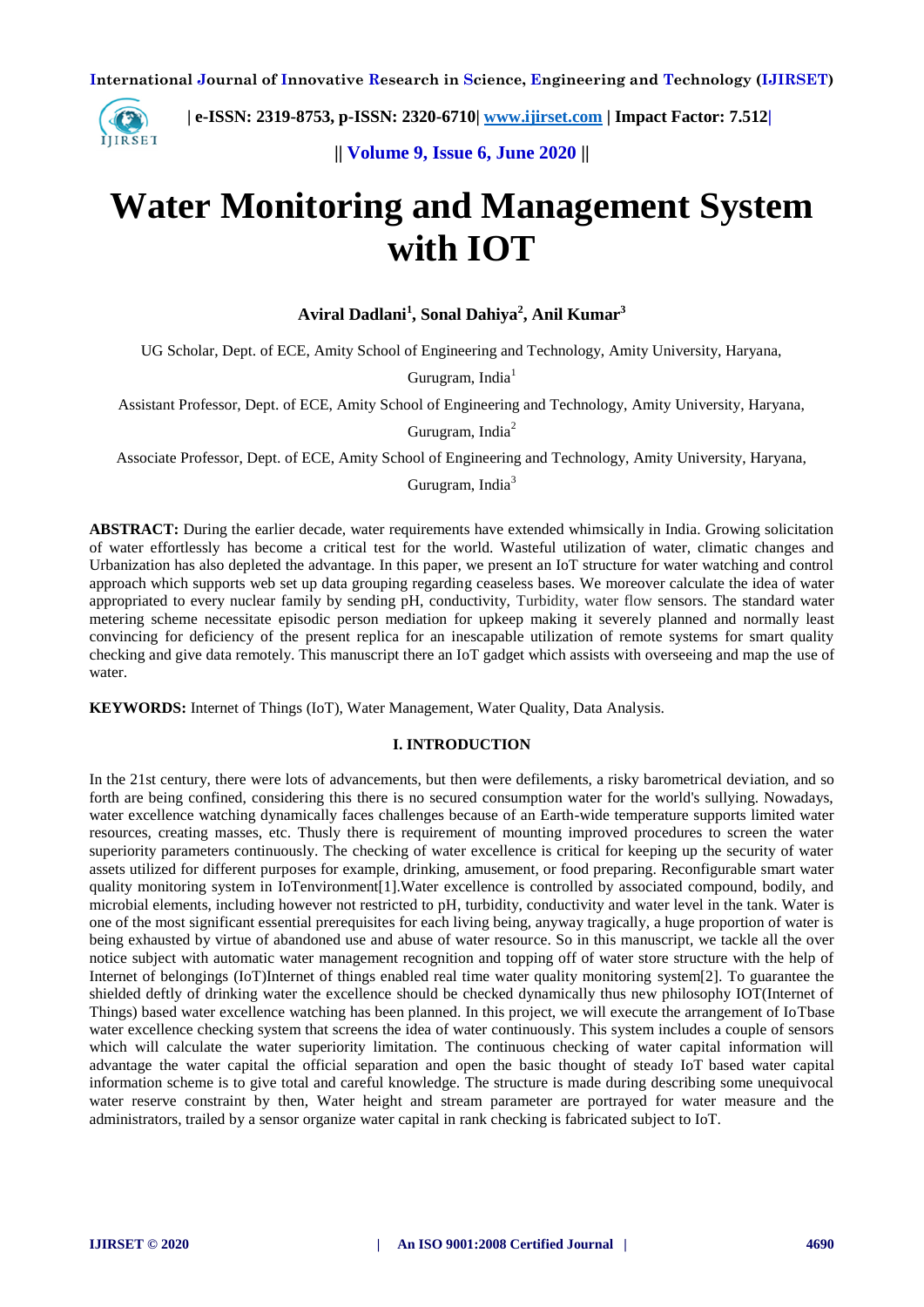

# **| e-ISSN: 2319-8753, p-ISSN: 2320-6710| [www.ijirset.com](http://www.ijirset.com/) | Impact Factor: 7.512|**

# **|| Volume 9, Issue 6, June 2020 ||**

# **II. EXISTING SOLUTIONS**



Fig. 1 Conventional water system

So basically, there is a particular time during which the water supply is provided to all the houses in a locality, which is usually in the morning. The residents then fill up their share of water in the tanks built at their houses, toutilize that amount of water for the entire day. These tanks are then connected to taps, toilets, kitchen etc. This is a daily cycle and is repeated every day.

The major disadvantages of this system are that, there is no control over how much water is stored by every house, as the size of the tanks in each house will be different. Houses with bigger tank might use an amount of water which is more than required causing inefficiency in water management, with no way of controlling it. Due to this, it becomes very difficult to make a track of usage of water at a larger level.

# **III. PROPOSED LAYOUT**

We present an IoT structure for water watching and control approach which supports web set up data grouping regarding ceaseless bases. The system watches out for new challenges in the water zone - stream rate evaluating and the prerequisite for an examination of the deftly water in arrange to control water expenditure and bolster its insurance. We moreover calculate the idea of water appropriated to every nuclear family by sending it through pH, turbidity, and conductivity sensors. As our water will pass through all the three sensors and if the measures are within the range the valve of solenoid one will allow the flow of water to major tank, once the major tank level is measured the water level sensor it will stop the flow through solenoid one. All the data and readings will be monitored on the cloud server (ubidots) and if any measure fails then a notification will be popped up to the device.

Once the water needs to be distributed to further tanks it will flow through the solenoid two and to measure the amount of water being distributed is calculated by flow sensor. If the water level exceeds for any particular family, the solenoid two will automatically stop the supply and hence we can keep a strict monitoring on water management and conserve it for future and hence we have designed a low-cost autonomous water quality monitoring system[3]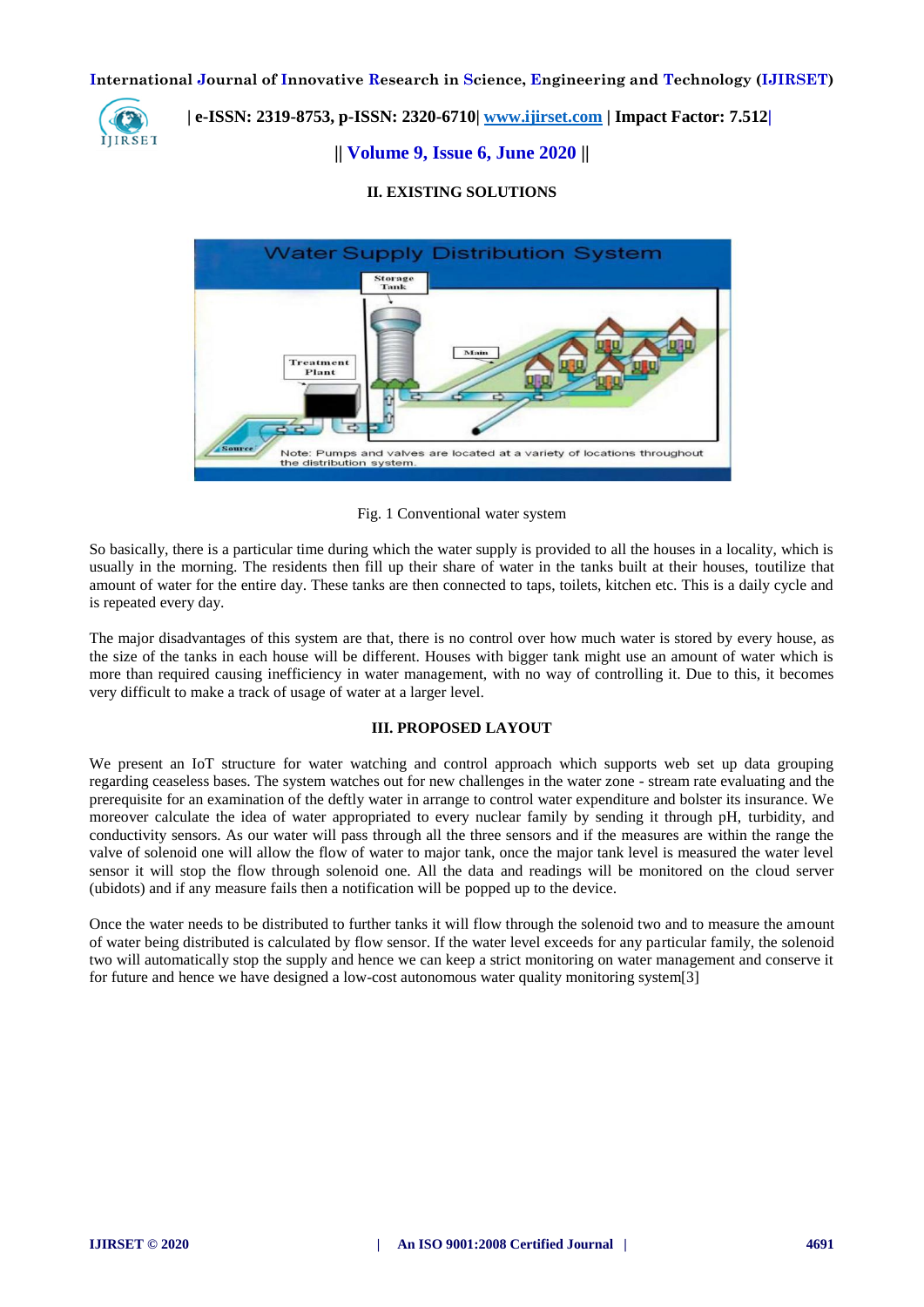

 **| e-ISSN: 2319-8753, p-ISSN: 2320-6710| [www.ijirset.com](http://www.ijirset.com/) | Impact Factor: 7.512|**

**|| Volume 9, Issue 6, June 2020 ||** 



Fig. 2Working of project

# **IV. COMPONENTS USED**

# **Force gracefully**

In this framework, we need a force gracefully of 3.3 volts for Arduino board. Force Supply of 5 volts for pH sensor, Conductivity sensor, the water level sensor/ultrasonic sensor, water stream sensor and turbidity sensor and Wi-fi module. 12 volts for water solenoid valve.

# **Microcontroller**

The ArduinoUno is exploited as a microcontrollerin this structure, it has fourteen higher knowledge acquiesce brooch of which we are exploiting 6 pins for connecting sensors-pH, conductivity, ultrasonic, Water stream rate and solenoid valves, and can be make use of as PWM yields, a USB connection, a force jackand a rearrange badge is similarly there. We are interfacing Wi-Fi unit ESP8266 for giving it a web-based methodology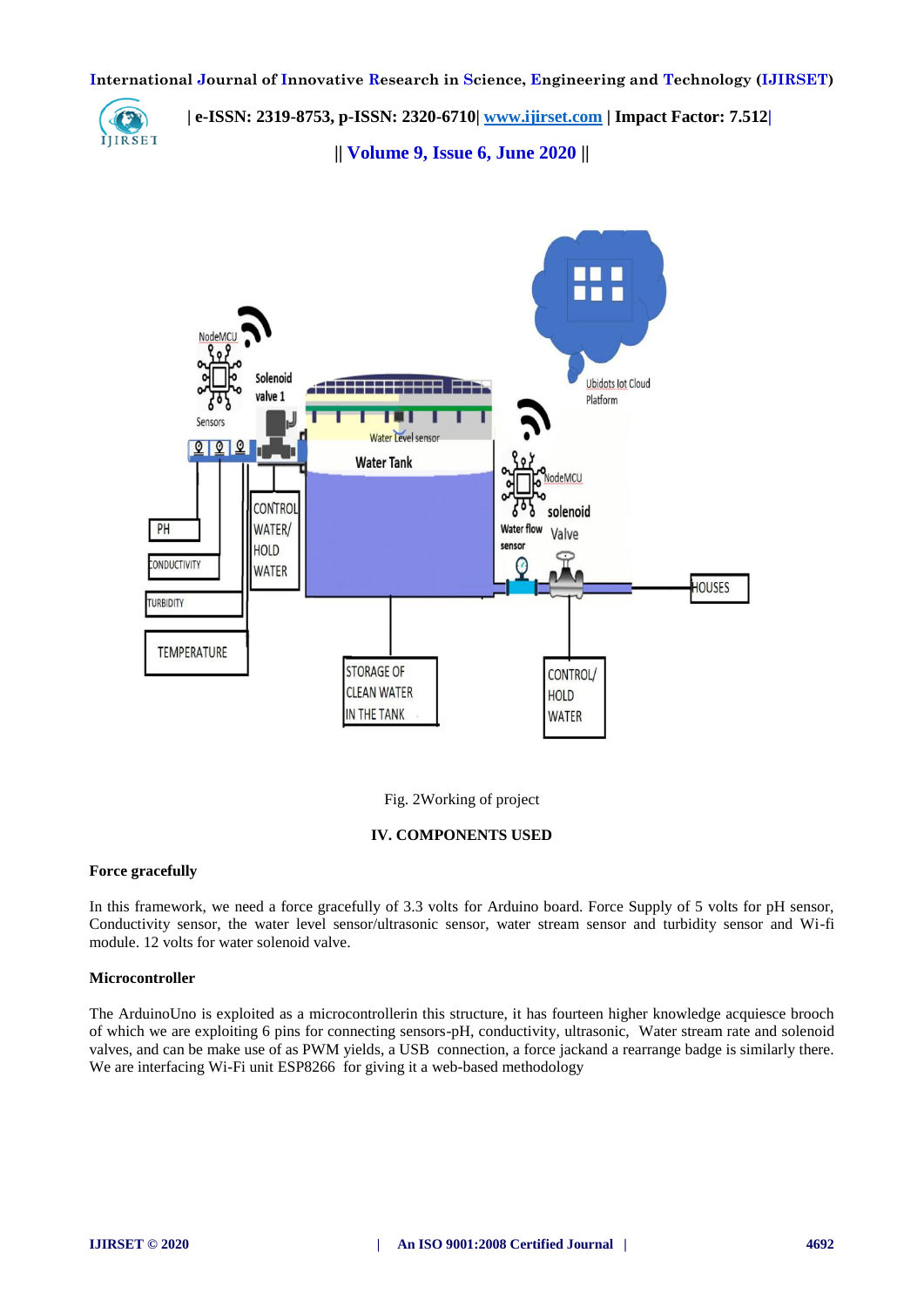

 **| e-ISSN: 2319-8753, p-ISSN: 2320-6710| [www.ijirset.com](http://www.ijirset.com/) | Impact Factor: 7.512|**

**|| Volume 9, Issue 6, June 2020 ||** 



Fig. 3 Arduino Uno

#### **pH meter**

The Ph gauge is utilized for the excellence ensure if water is alright for consumption. A decent pH height is significant for person wellbeing; it ought to be around equivalent to seven. We are utilizing ETP306 as it is minimal and even can be set in daylight. It gives Full range pH perusing from one to fourteen. It gives a Single perusing and ceaseless understanding modes.



Fig. 4 pH sample

# **Conductivity Sensor**

Electrical conductivity is additionally a marker of water excellence. It quantifies gratis chlorine devoid of test pretreatment. It does not have muddled and costly reagents required. Conductivity information can distinguish contaminants, decide the centralization of arrangements, and decide the immaculateness of water. It is Compact in size. Conductivity sensor estimates conductivity by AC voltage applied to nickel terminals. These cathodes are put in a water test and perusing is acquired.



Fig. 5 Conductivity sensor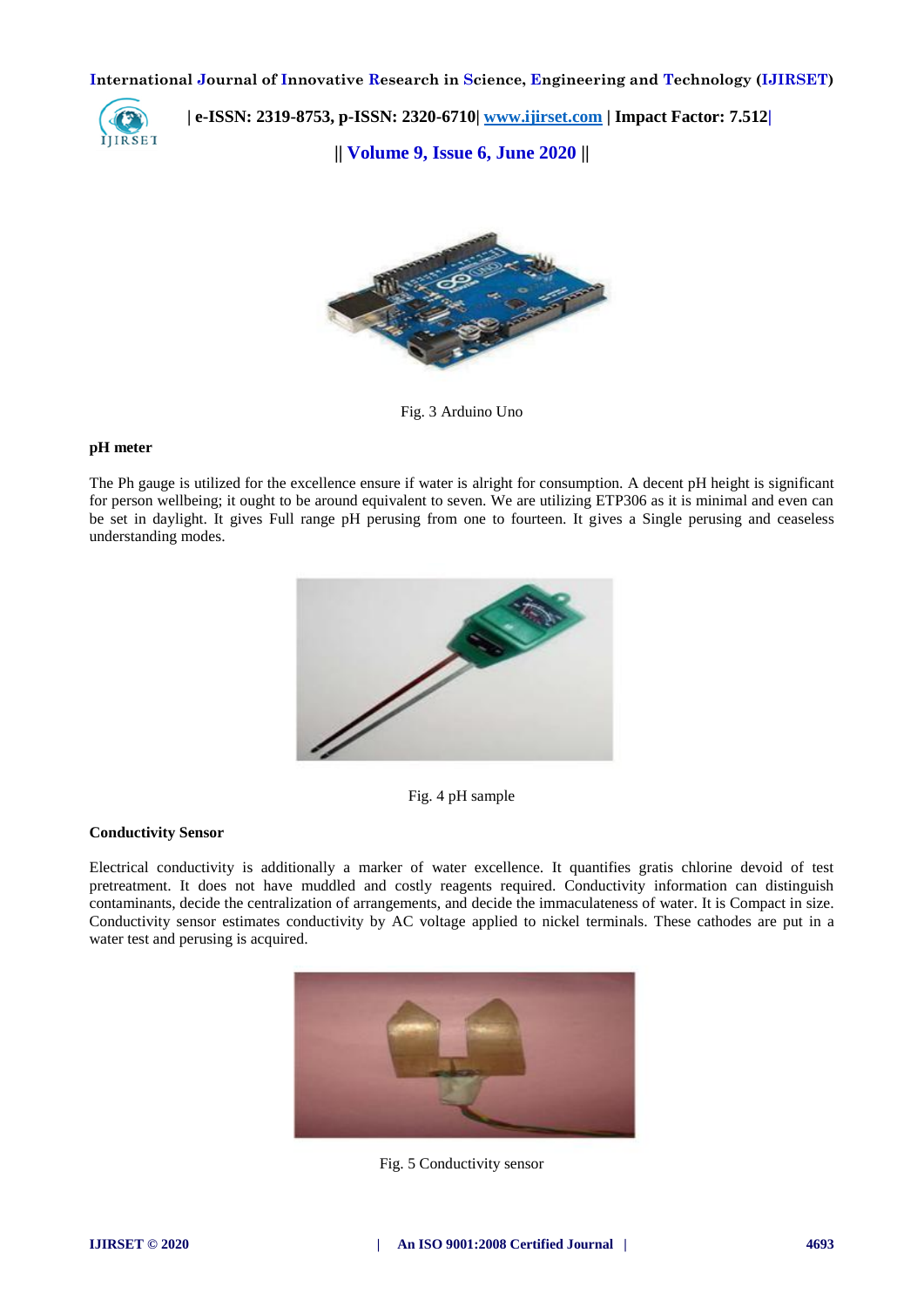

# **| e-ISSN: 2319-8753, p-ISSN: 2320-6710| [www.ijirset.com](http://www.ijirset.com/) | Impact Factor: 7.512|**

**|| Volume 9, Issue 6, June 2020 ||** 

#### **Water level sensor**

Water level sensor will assist us with choosing if we have sufficient amount of water to be provided. In the event that the tank is unfilled water stream and an excellence ensure will be waiting and on the off chance that the tank is full, at that point, water can be dispersed following a excellence check. Ultrasonic sensor HC-SR04 is utilized to gauge separation in the scope of 2cm-400cm with a precision of three mm. The ultrasonic sensor module takes a shot at the normal marvel of echo of sound.



Fig. 6 Water level sensor

# **Water stream sensor**

For proceeds, water stream rate estimation YF-S201 is utilized. Associations required for this stream rate sensor as for Arduino's is insignificant. It has working temperature scope of - 25°C to +80°C which is wide enough for our application to work effectively.



Fig. 7 Water stream sensor

#### **Water controlling valve**

A solenoid regulator is utilized as a water scheming regulator, it is a basic electromagnetic gadget that modify over electrical vitality straightforwardly into straight automatic movement. A solenoid regulator is the blend of a mechanical regulator and fundamental solenoid. So, a solenoidregulator has two sections specifically Electrical solenoid and an involuntary regulator. Solenoid changes over electrical vitality to mechanical vitality which works a mechanical valve that is to unlock, shut or to alter in a place.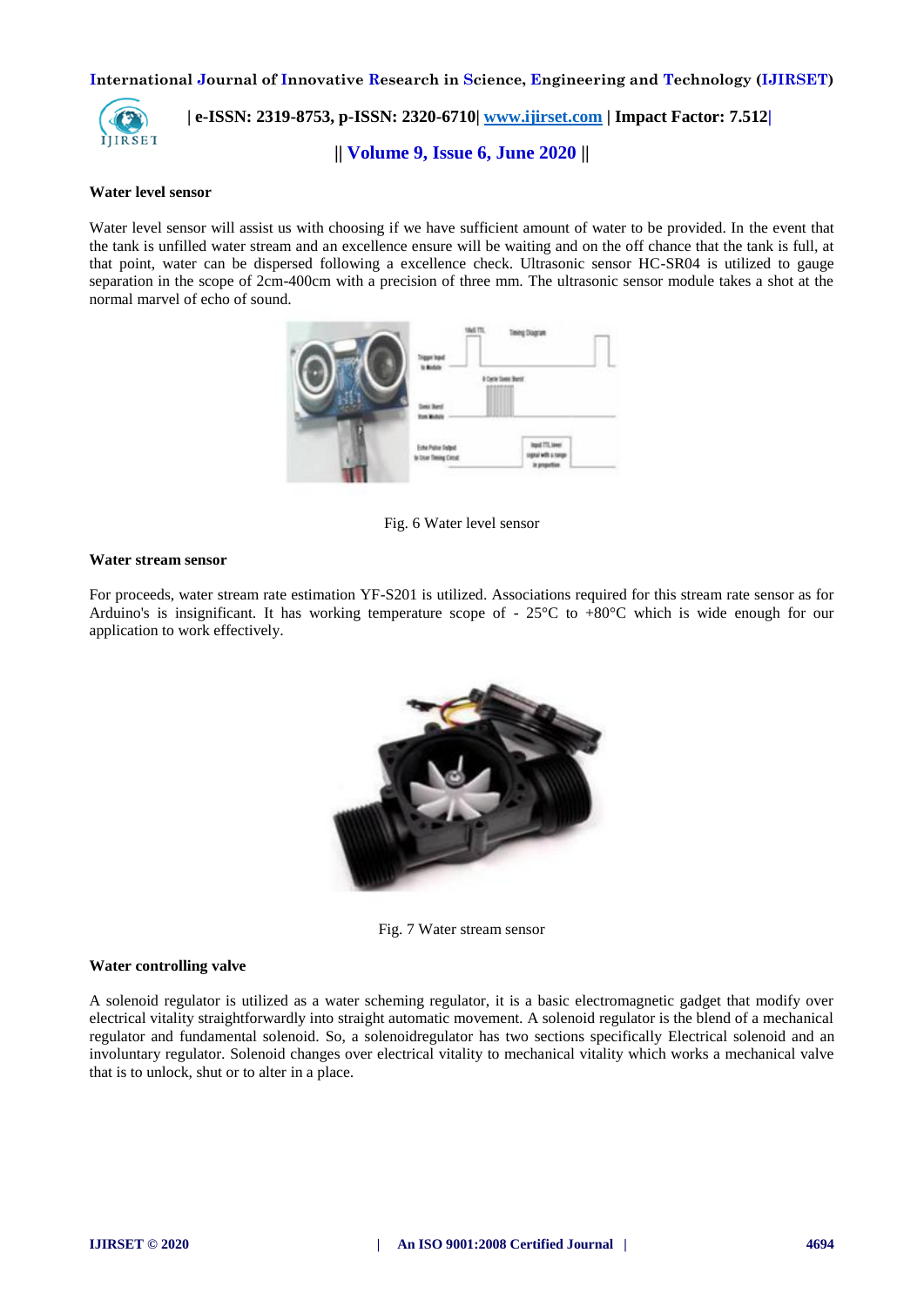

 **| e-ISSN: 2319-8753, p-ISSN: 2320-6710| [www.ijirset.com](http://www.ijirset.com/) | Impact Factor: 7.512|**

**|| Volume 9, Issue 6, June 2020 ||** 



Fig. 8 Water controlling valve

#### **Turbidity sensor**

The Arduino turbidity sensor SEN0189 detects water quality by measuring level of turbidity. It is ready to detect suspended particles in water by measuring the sunshine transmittance and scattering rate which changes with the quantity of total suspended solids (TSS) in water. Its Operating Temperature: 5℃~90 ℃ As the TTS increases, the liquid turbidity level increases. This Arduino turbidity sensor have both analog and digital signal output modes. You can select the mode consistent with the MCU as threshold is adjustable in digital signal mode. Turbidity sensors are often utilized in measurement of water quality in rivers and streams, wastewater and effluent measurements, sediment transport research and laboratory.



Fig. 9 Turbidity sensor

#### **Wi-Fi module**

After every one of the strictures are estimated and checkered the data must be send on the web with the goal that it very well may be observed distantly. For this reason, Wi-Fi unit is utilized. It causes us to make this framework constant. The ESP8266 Wi-Fi unit is a self-governing SOC with included TCP/IP meeting heap that can provide any microcontroller admission to your Wi-Fi systematize. The ESP8266 is able to do moreover offloading Wi-Fi systematize ability from one more application computer or facilitating an application.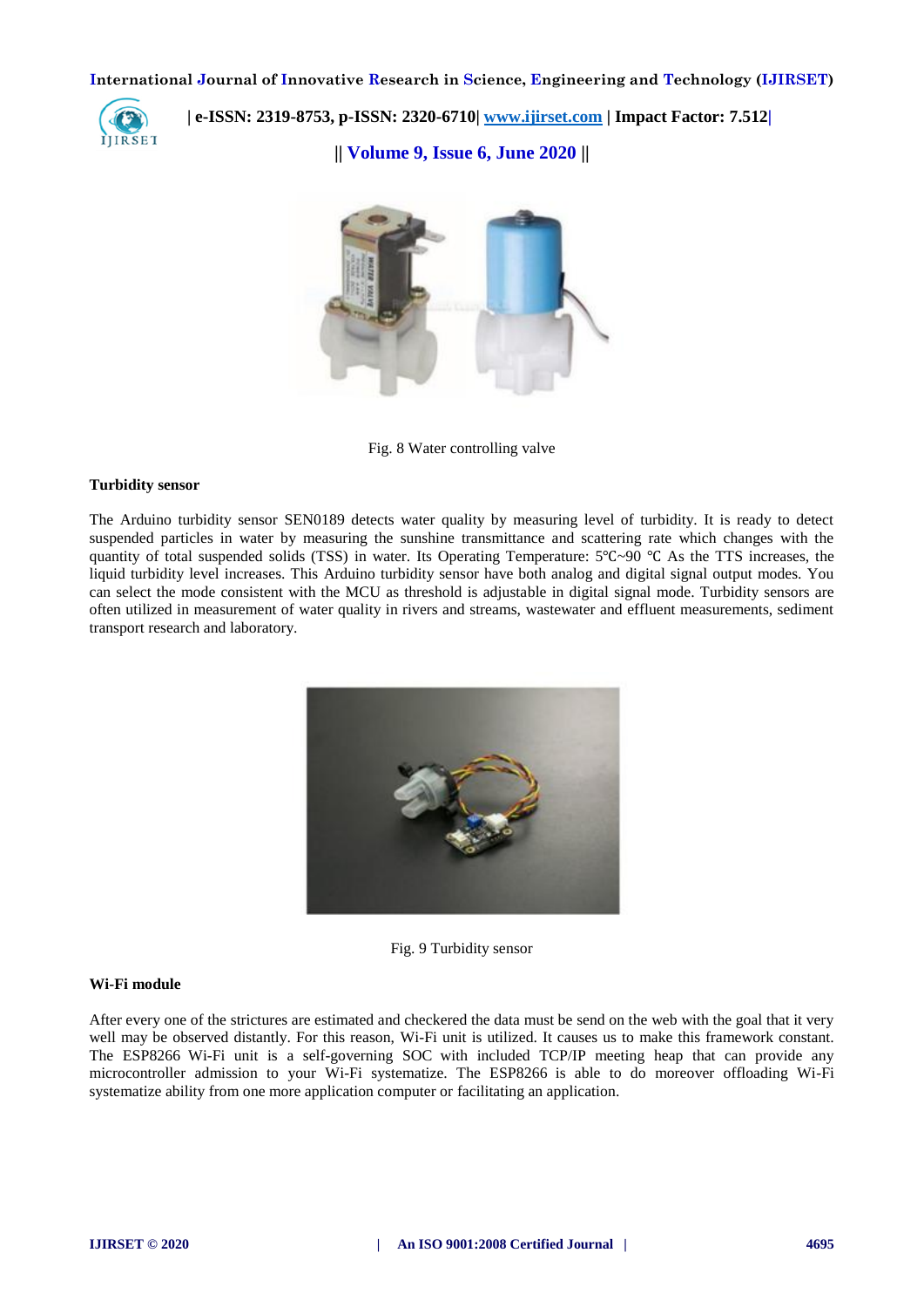

 **| e-ISSN: 2319-8753, p-ISSN: 2320-6710| [www.ijirset.com](http://www.ijirset.com/) | Impact Factor: 7.512|**

**|| Volume 9, Issue 6, June 2020 ||** 



Fig. 10 Wifi module

# **V. METHODOLOGY**



Fig. 11 Framework

A stand-alone system is set up at the water source, in this case, the water tank in every house of a society is considered. This system will contain sensors and a micro controller like Arduino, power supply, etc. The sensor will measure parameters like pH level, amount of water flowing out, turbidity of water, conductivity of water and an assessment of water quality parameters: a review[4] more quality analysis. Using available programming platforms (C on Arduino) this system will be programmed to monitor the management of water. Through regular survey, a specific amount of water measured will be set as the Daily usage level. When the amount of water used exceeds the daily usage levels limit, the respective individual will be alerted through email and phone notifications, this could be achieved by using online platforms like ubidots. If the person fails to respond within the time constant, the system will alert the manager. By using IOT cloud platforms (ubidots) this data of overuse of water. could be stored and the manager/the person in charge could retrieve this data anytime, anywhere. This system will also be programmed to alert the person in charge in case of damaged pipes/leaks. An electric ON/OFF switches will be installed as a part of this IOT system which can receive commands from the house owner and can be controlled by his/her smartphone. In this way, setting up an IoT ecosystem will help create an optimized and efficient water distribution system at a personal level. The system installed and maintenance cost will be moderate.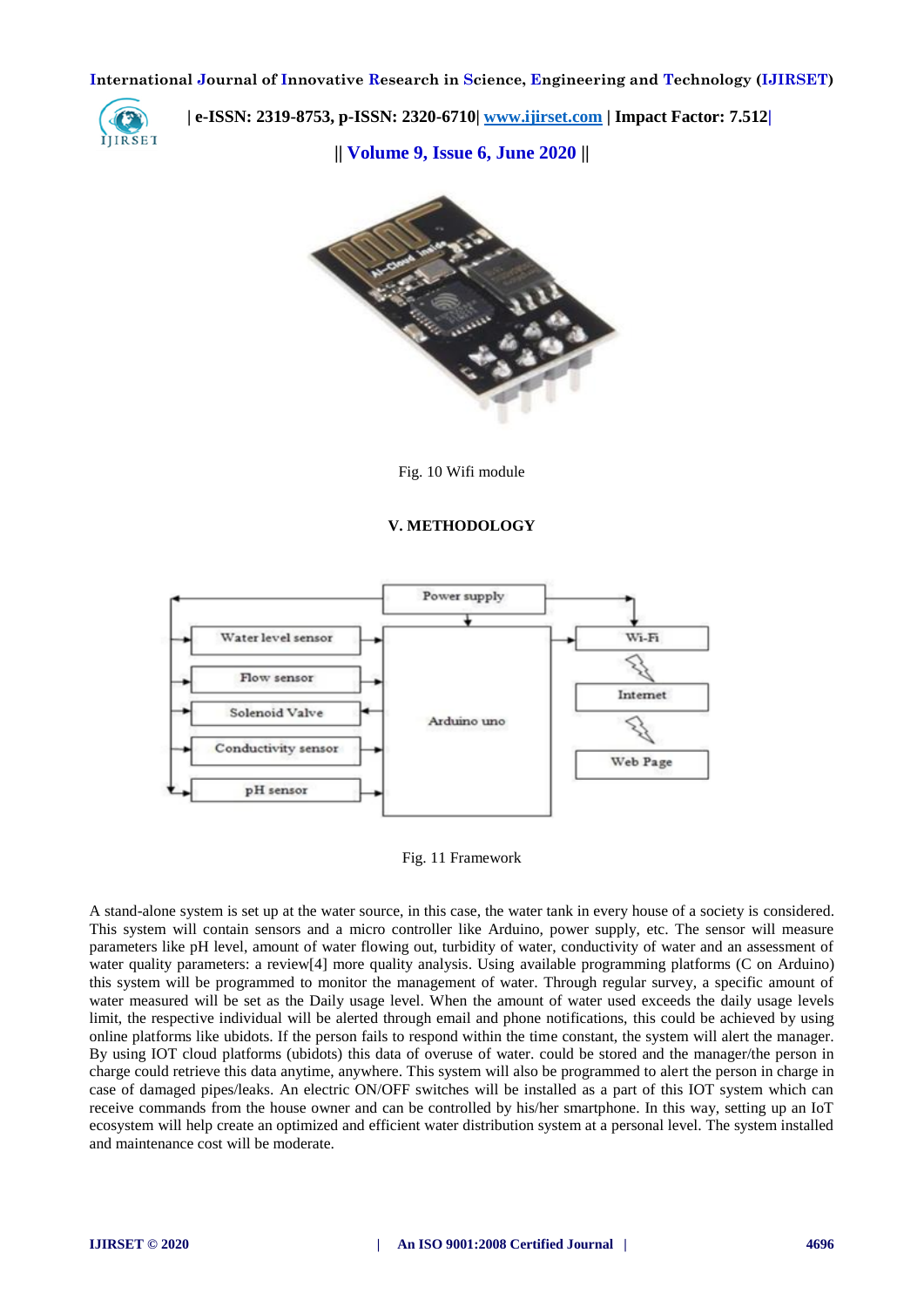

 **| e-ISSN: 2319-8753, p-ISSN: 2320-6710| [www.ijirset.com](http://www.ijirset.com/) | Impact Factor: 7.512|**

**|| Volume 9, Issue 6, June 2020 ||** 

# **VI. RESULTS**

An internet-based approach to measuring water quality and delivery systems on a real-time basis. The results of the varied parameters of water quality are verified that the system achieved the reliability and feasibility of using it for the monitoring purposes. In our proposed system, water level can be monitored continuously from anywhere using web browser or the application. This Project the flow, turbidity, conductivity and ph. sensors which provide more accurate and calibrated information for water level in tank. Figure 14 also justifies the gradual decrease in usage of water and hence there is a proper management of water taken in the place, as we have installed all the sensors for quality inspection the water distributed is safe for all the multipurpose use and it also identifies the leakage as well. All the real time data will be reflected in dashboard created on ubidots as following in figure12.



Fig. 12 User interference of Ubidots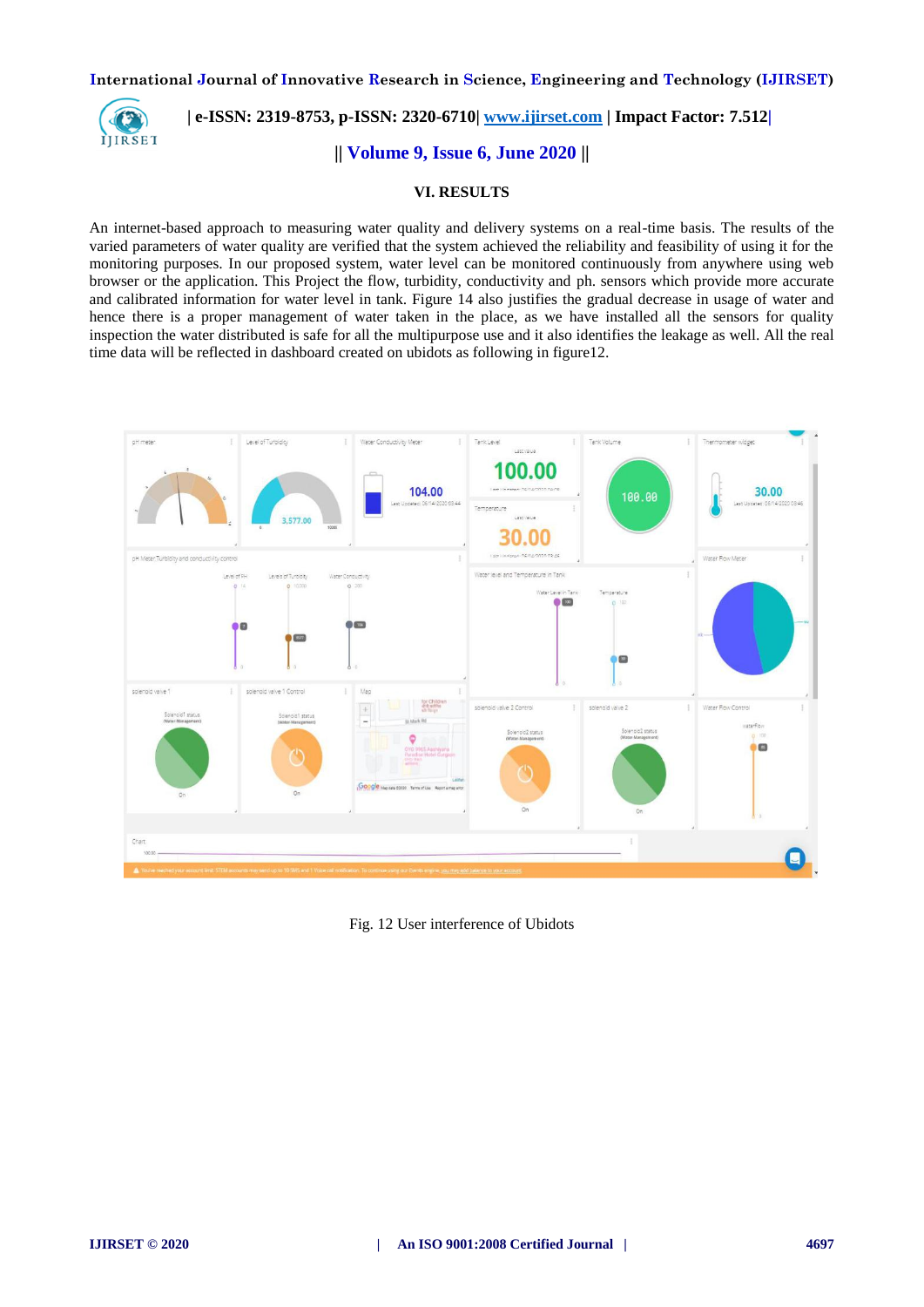

# **| e-ISSN: 2319-8753, p-ISSN: 2320-6710| [www.ijirset.com](http://www.ijirset.com/) | Impact Factor: 7.512|**

| <b>RESULTS ANALYSIS</b> |        |                   |                                |        |        |                   |        |                   |
|-------------------------|--------|-------------------|--------------------------------|--------|--------|-------------------|--------|-------------------|
|                         |        |                   |                                |        |        |                   |        |                   |
| <b>PARAMETERS</b>       |        |                   | <b>REAL TIME DATA RESOURSE</b> |        |        |                   |        |                   |
|                         |        |                   |                                |        |        |                   |        |                   |
|                         | CASE 1 | CASE <sub>2</sub> | CASE <sub>3</sub>              | CASE 4 | CASE 5 | CASE <sub>6</sub> | CASE 7 | CASE <sub>8</sub> |
| PH                      |        |                   | 8                              | 7      | 7      | 7                 | 7      |                   |
|                         |        |                   |                                |        |        |                   |        |                   |
| <b>TURBIDITY</b>        | 3563   | 3500              | 3577                           | 3552   | 3597   | 3586              | 3574   | 3561              |
|                         |        |                   |                                |        |        |                   |        |                   |
| <b>CONDUCTIVITY</b>     | 104    | 106               | 104                            | 110    | 104    | 105               | 106    | 102               |
| <b>TEMPERATURE</b>      | 30     | 28                | 27                             | 29     | 35     | 31                | 28     | 27                |
| <b>SOLENOID1</b>        | ON     | ON                | ON                             | ON     | ON     | ON                | ON     | ON                |
| <b>WATER TANK</b>       | 100    | 98                | 100                            | 100    | 99     | 100               | 99     | 100               |
|                         |        |                   |                                |        |        |                   |        |                   |
| SOLENOID <sub>2</sub>   | ON     | ON                | ON                             | ON     | ON     | ON                | ON     | ON                |
| <b>WATER FLOW</b>       | 75     | 85                | 80                             | 70     | 67     | 67                | 63     | 62                |

# **|| Volume 9, Issue 6, June 2020 ||**

# Fig. 13 RESOURCE PARAMETERS AND PROPERTIES

Demonstrating of the dissemination framework was done dependent on a participatory methodology considering factors like ampleness and dependability, reasonableness, natural maintainability, and money related supportability Indices. A couple of the significant parameters gathered for building up the IoT framework are referenced in Figure13.



# Fig. 14 Graph obtained from Ubidots